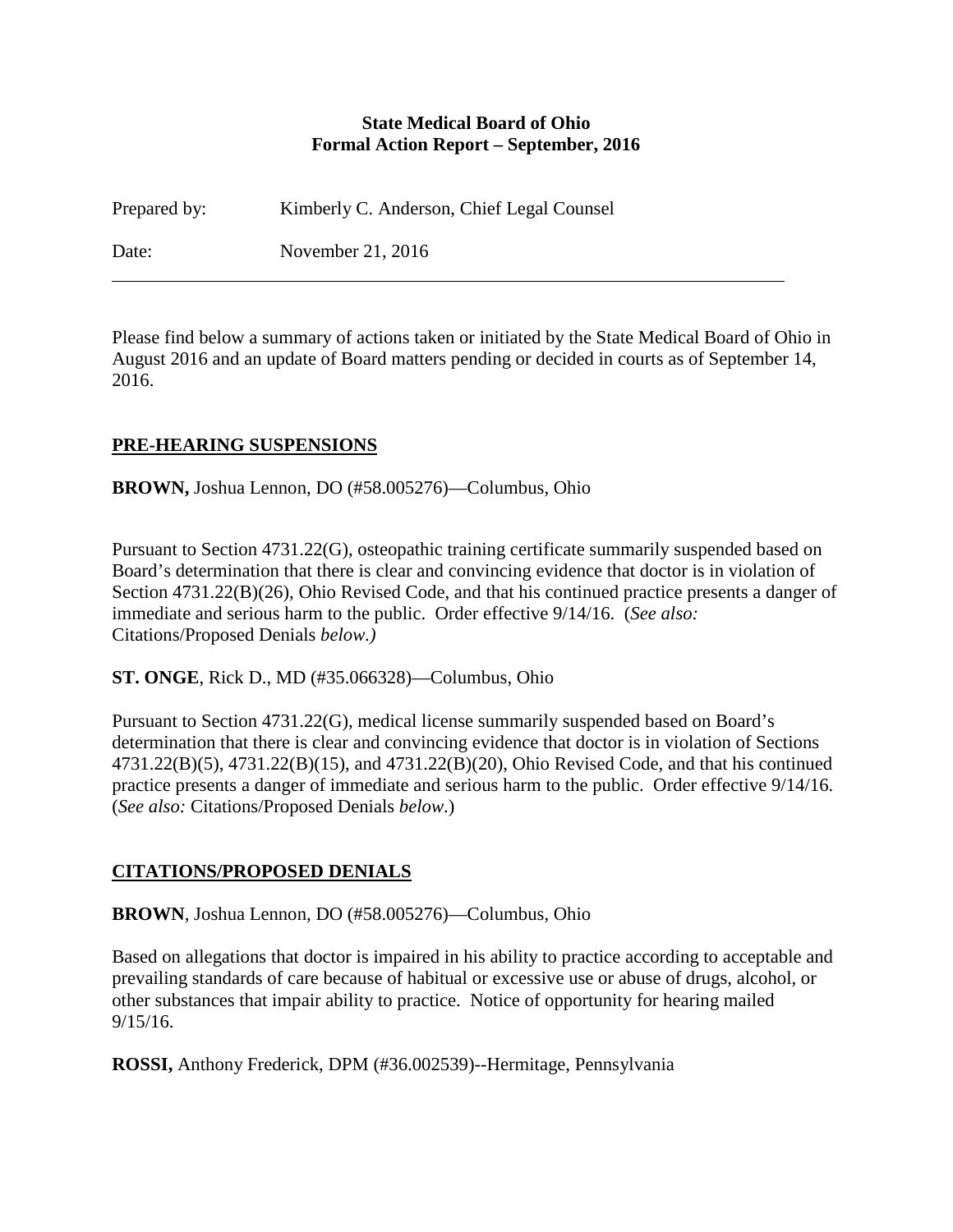Based on the doctor's execution of Voluntary Surrender of Controlled Substances Privileges to the U.S. Department of Justice, Drug Enforcement Administration. Notice of Opportunity for hearing mailed 9/15/16.

**SHAH**, Summit Shailesh, MD (#35.096318)—Strongsville, Ohio

Based on conviction in the Franklin County Court of Common Pleas on four counts of Selling, Purchasing, Distributing, or Delivering Dangerous Drugs, felonies of the fourth degree. Notice of opportunity for hearing mailed 9/15/16.

**ST. ONGE**, Rick D., MD (#35.066328)—Columbus, Ohio

Based on allegations that doctor violated the conditions of limitation placed by the Board upon the doctor's certificate to practice in the October 2009 Board Order; allegations that the doctor violated the Board's rules prohibiting sexual misconduct with patients; allegations that the doctor's conduct departed from or failed to conform to minimal standards of care of similar practitioners under the same or similar circumstances; and allegations that the doctor made false, fraudulent, deceptive, or misleading statements in relation to the practice of medicine and surgery. Notice of Opportunity for hearing mailed 9/15/16.

**TAYLOR,** Sally L., MD (#35.029482)—Cincinnati, Ohio

Based on allegations that with respect to twelve specified patients the doctor departed from or failed to conform to minimal standards of care of similar practitioners under the same or similar circumstances, failed to maintain minimal standards applicable to the selection or administration of drugs, or failed to employ acceptable scientific methods in the selection of drugs or other modalities for treatment of disease, and violated the Board's rules for treating intractable pain, violated the Board's rules on prescribing controlled substances. Notice of opportunity for hearing mailed 9/15/16.

**YIP**, Callie, MT (#33.019073)-- Fairview Park, Ohio

Based on conviction in the Montgomery County Court of Common Pleas on one count of complicity to extortion, a felony of the third degree. Notice of Opportunity for hearing mailed 9/15/16.

#### **FINAL ORDERS**

**GRIFFITH**, Duane Lee, MD (#35.087588)--Tyler, Texas

License to practice medicine and surgery reprimanded. Based on prior action by the Texas Medical Board. Order effective 9/15/16.

**KUMAR**, Kush, MD (#35.091102)--Dublin, Georgia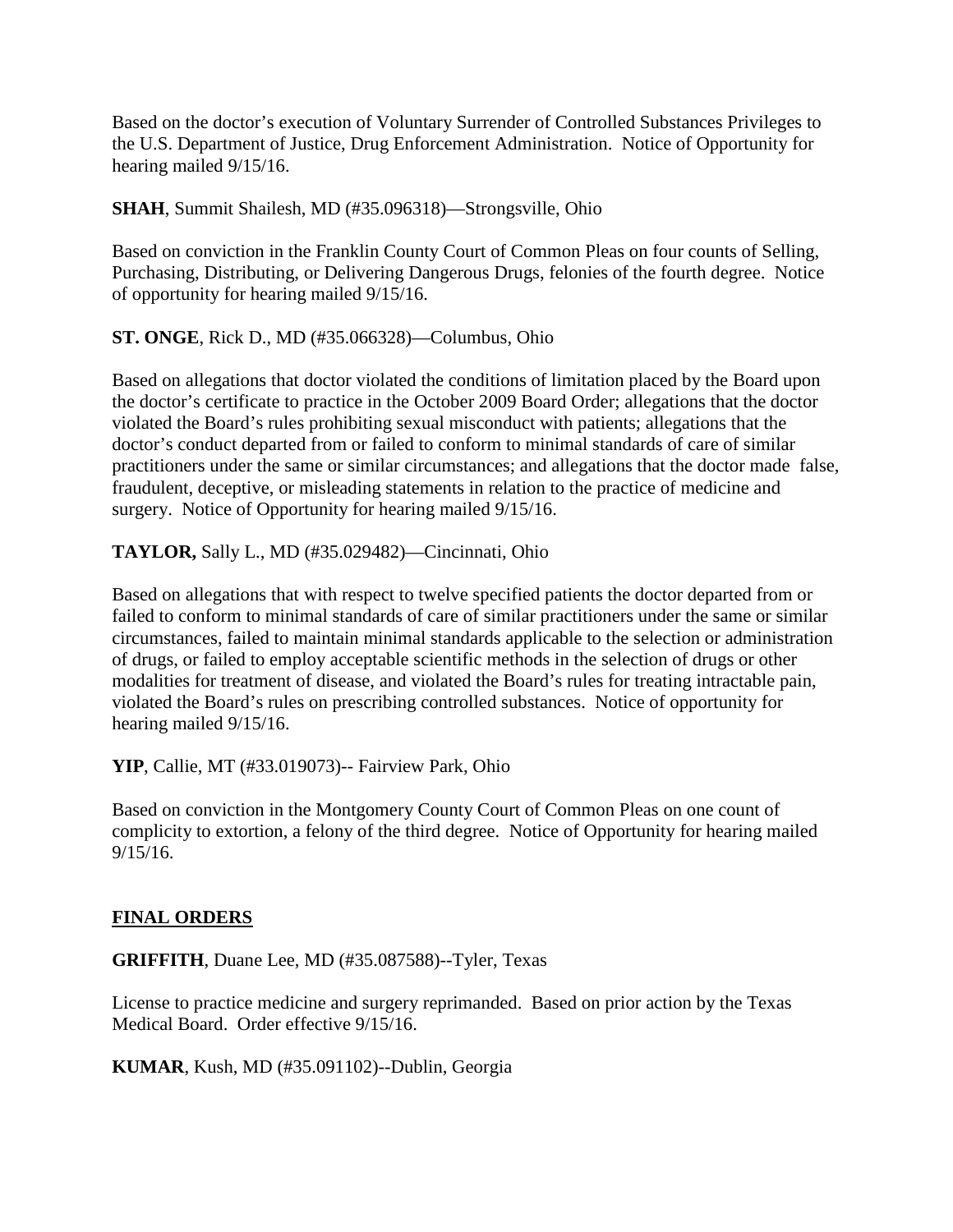Application to practice medicine and surgery denied. Based on prior action by the Georgia Medical Board and the Medical Board of California. Order effective 9/15/16.

**LUBITZ**, Deborah S., MD (#35.059082)—Lebanon, Pennsylvania

Probationary terms, conditions and limitations modified and extended at least nine months from the effective date of the Order. Based on doctor's violations of the limitations placed on her license pursuant to the 12/11/13 consent agreement. Order effective 9/28/16.

**MYNES**, Timothy Franklin, DO (#34.008071)--Forest, Virginia

Medical license permanently restricted and subject to probationary terms, conditions and limitations until doctor can demonstrate that he has been released from the terms of the Kentucky Amended Agreed Order and the Virginia Consent Order or for a period of one year, whichever is longer. Based on prior action by the Kentucky Medical Board. Order effective 9/28/16.

**URADU**, Onyinyechi Rose, MD (#35.088677)--Russell, Kentucky

Medical license suspended for at least 180 days, with all but five days of the suspension stayed and subject to probationary terms, conditions and limitations for a period of at least one year. Based on Voluntary Surrender of Controlled Substances Privileges with the U.S. Department of Justice, Drug Enforcement Agency and on the alleged commission of an act that constitutes a misdemeanor in the course of practice, Authority of Licensed Health Professional with respect to each patient in excess of 100 patients. Order effective 9/28/16.

# **CONSENT AGREEMENTS**

**BANGERT,** Michael Theodore, MD (#35.123521)—Troy, Ohio

Medical license suspended for an indefinite period of time with interim monitoring conditions and conditions for reinstatement established, including requirement that doctor enter into a subsequent consent agreement incorporating probationary terms, conditions and limitations as determined by the Board. Based on doctor's admission that he is unable to practice according to acceptable and prevailing standards of care by reason of mental illness or physical illness. Agreement effective September 14, 2016.

**DENNIS**, Linda Jean, MD (#35.061450)--Lewis Center, Ohio

Medical license reinstated with probationary terms, conditions and limitations for at least five years based on doctor's admission that she has fulfilled the conditions for reinstatement as established in the March 9, 2016 Step I Consent Agreement. Agreement effective September 14, 2016.

**TATRO,** Michael Todd, MD (#35.081291)--Lower Salem, Ohio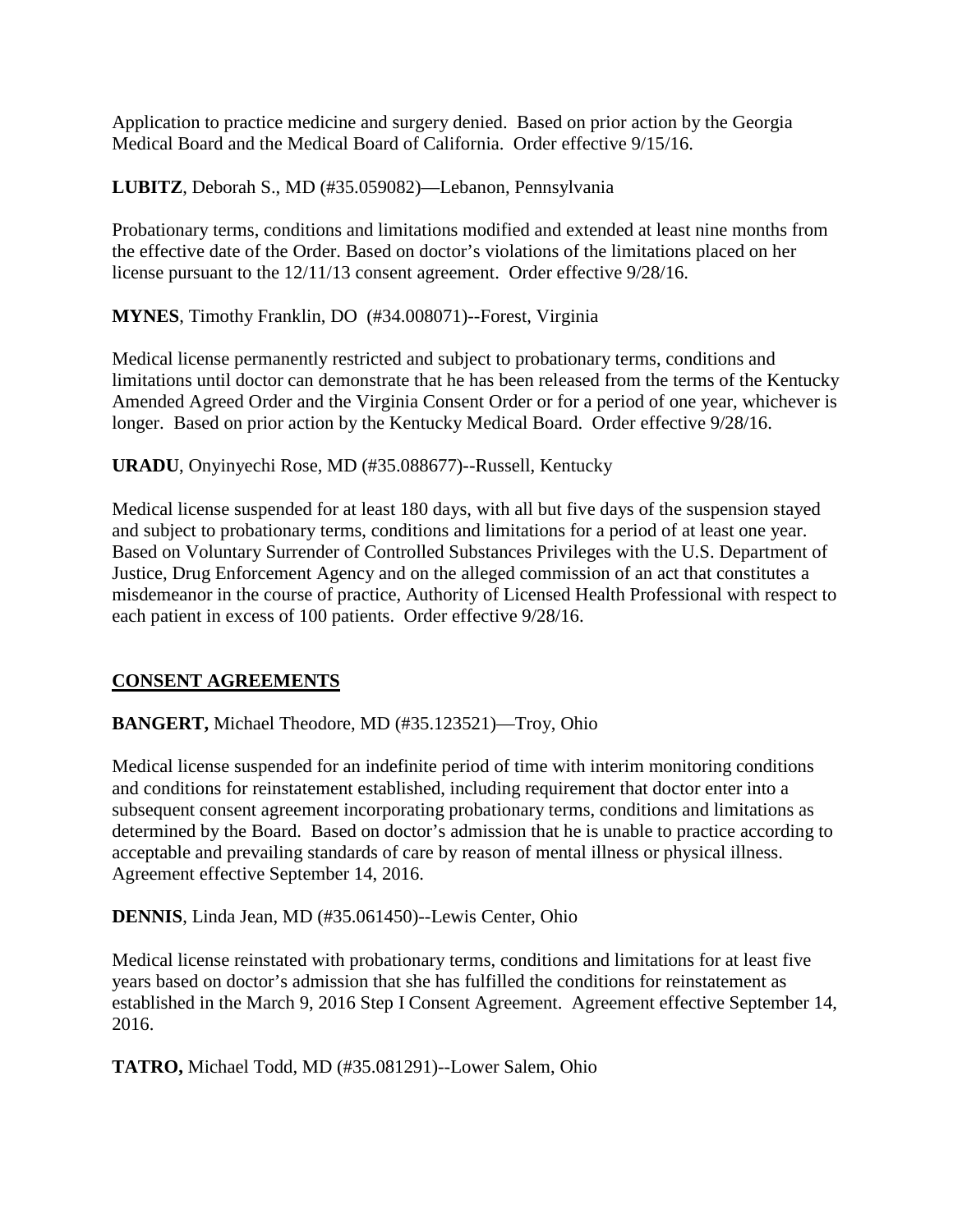Medical license reinstated with probationary terms, conditions and limitations for at least five years based on doctor's admission that he has fulfilled the conditions for reinstatement as established by the May 2016 Step I Consent Agreement. Agreement effective 9/14/16.

# **PROBATIONARY REQUESTS AND MODIFICATIONS**

**BIERER**, Craig Lindsey, DO (#34.008396)—Oxford, Ohio

Doctor's request for approval of mental health professional granted by vote of the Board on 9/14/16.

**BURICK**, Joseph Peter, DO (#34.002729)—Akron, Ohio

Doctor's request for monitoring physician granted by vote of the Board on 9/14/16. Frequency and number of charts to be reviewed by the monitor established.

**GOLDSCHMIDT**, Matthew Joel, MD (#35.083072)--Lakewood, Ohio

Doctor's request for approval of personal/professional ethics course and medical recordkeeping course granted by vote of the Board on 9/14/16.

**LANDRY**, Kristen Gabrielle, MD (#57.025517)—Columbus, Ohio

Doctor's request for approval of treating psychiatrist granted by vote of the Board on 9/14/16.

**MAIER**, Adam Christopher, DO (#34.011814)—Columbus, Ohio

Doctor's request to reduce the psychiatric treatment sessions from once per month to every two months granted by vote of the Board on 9/14/16.

**MANDEL,** David Ralph, MD (#35.042685)—Solon, Ohio

Doctor's request for approval of professional ethics course granted by vote of the Board on 9/14/16.

**MEHRA**, Maneesh Lal MD (#35.094934)—Strongsville, Ohio

Doctor's request to reduce personal appearances to every six months and to reduce attendance at drug and alcohol rehabilitation meetings to two per week with a minimum of ten per month granted by vote of the Board on 9/14/16.

**PEACOCK**, Kimberly Marie, DO (#34.012512)—Sandusky, Ohio

Doctor's request to reduce personal appearances to every six months and to discontinue the chart review requirement granted by vote of the Board on 9/14/16.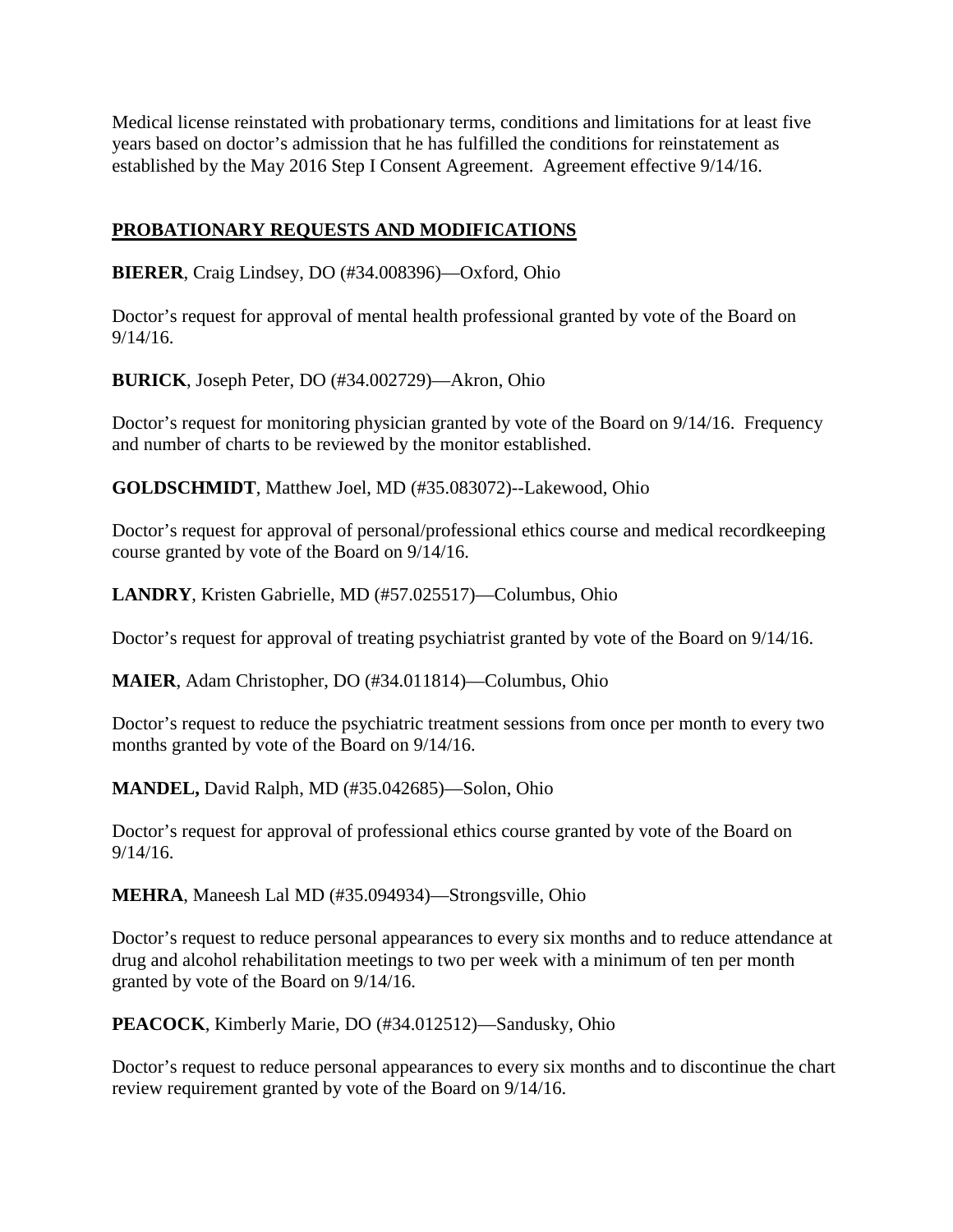#### **PEREZ**, Cara Elizabeth, MD (#35.081196)—Dayton, Ohio

Doctor's request for approval of medical recordkeeping course granted by vote of the Board on 9/14/16.

#### **PURVIS, Jr**., Jerry Gaines MD (#35.080726)--Adel, Georgia

Doctor's request to reduce the attendance at drug and alcohol rehabilitation meetings to two per week with a minimum of ten per month granted by vote of the Board on 9/14/16.

**RATNANI,** M. Salim, MD (#35.066312)--Charleston, West Virginia

Doctor's request for approval of treating psychiatrist granted by vote of the Board on 9/14/16.

**RICHARDSON**, William Stanton, MD (#35.072474)--Avon Lake, Ohio

Doctor's request for approval of monitoring physician granted by vote of the Board on 9/14/16. Frequency and number of charts to be reviewed by the monitor established.

**ROSE**, Bernard Joseph, MD (#35.052219)—Kettering, Ohio

Doctor's request to discontinue the drug log requirement, to reduce personal appearances to every six months and to reduce drug and alcohol rehabilitation meeting attendance to two per week with a minimum of ten per month granted by vote of the Board on 9/14/16.

**RUBENS**, Lawrence Michael, MD (#35.092837)—Columbus, Ohio

Doctor's request to reduce personal appearances to every six months granted by vote of the Board on 9/14/16.

**RUFFA**, Anthony Mark, DO (#34.010895)--Erie, Pennsylvania

Doctor's request for approval of monitoring physician granted by vote of the Board on 9/14/16.

**VELLANKI**, Suman Chandra, MD (#35.128080)—Strongsville, Ohio

Doctor's request for permission to administer, personally furnish and possess controlled substances granted by vote of the Board on 9/14/16.

**WHITE**, Christopher Robert, MD (#35.074150)—Aurora, Ohio

Doctor's request for approval of treating psychiatrist and to make personal appearances via an internet meeting source granted by vote of the Board on 9/14/16.

**WHITLOCK**, Randall Gregory, Jr., PA (#50.001262)--Washington Court House, Ohio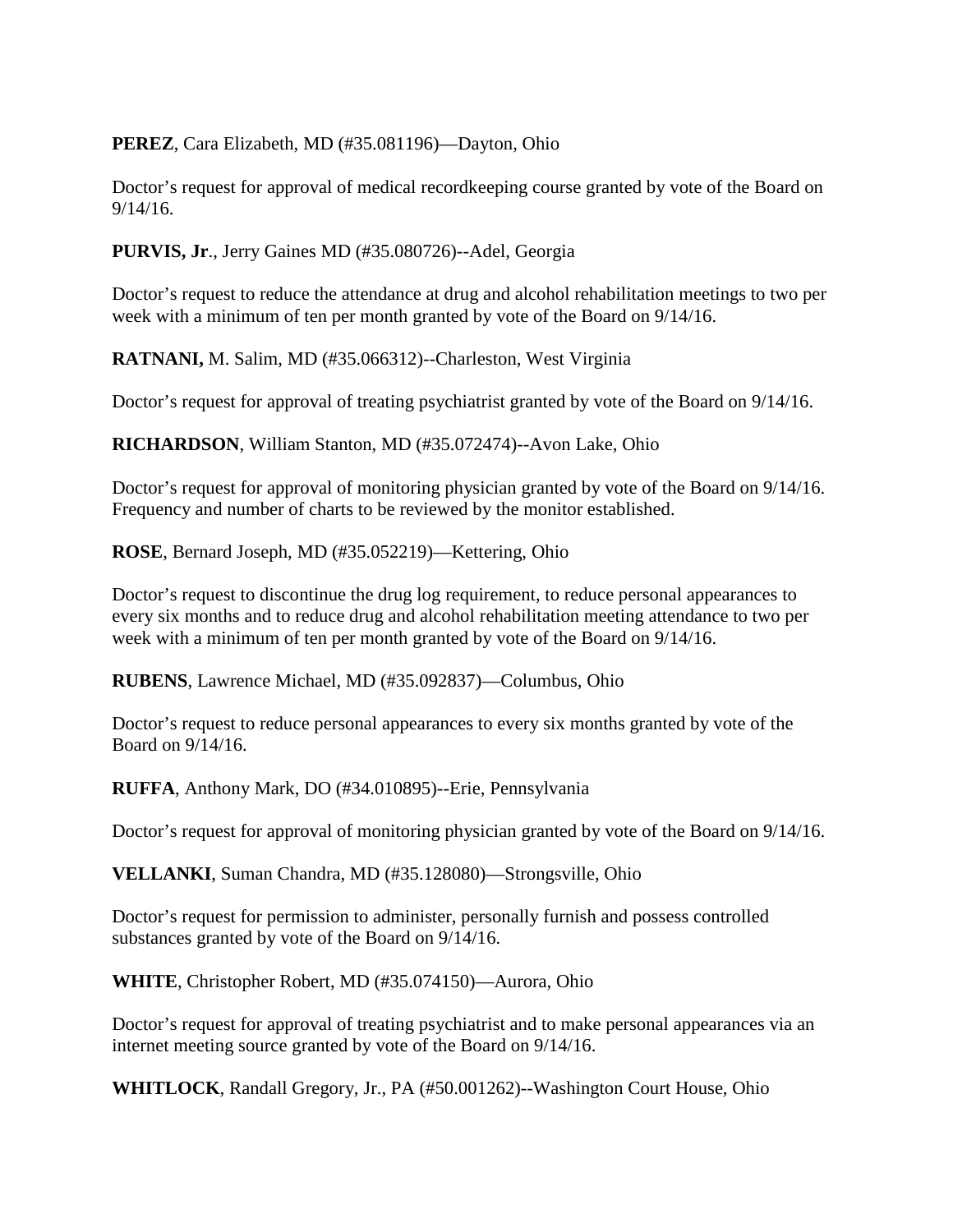Physician assistant's request to discontinue the controlled substance log requirement granted by vote of the Board on 9/14/16.

**ZEWAIL,** Aly Mohamed Aly, MD (#35.088417)--Doylestown, Ohio

Doctor's request for approval of controlled substance prescribing course, personal/professional ethic course and physician patient boundaries course granted by vote of the Board on 9/14/16.

## **PROBATION TERMINATED**

**JUDGE,** Leigh Allison, PA (#50.003384RX)—Kettering, Ohio

Physician assistant's request for release from the terms of the September 14, 2011 consent agreement granted by vote of the Board on 9/14/16. Effective 9/22/16.

## **NON-DISCIPLINARY ACTIONS**

**CRAIG,** Paul W., II, MD (#35.068385)--Lavalette, West Virginia (NON DISCIPLINARY)

Permanent surrender of license to practice medicine and surgery authorized by doctor in lieu of formal disciplinary proceedings pursuant to Section 4731.22(B)(22), Ohio Revised Code. Agreement effective 9/14/16.

# **COURT ACTIONS**

**ANGERBAUER,** Steven Ralph, MD applicant—Salt Lake City, Utah

By Decision and Entry of the Franklin County Court of Common Pleas dated 8/12/16, doctor's motion for stay pending appeal denied.

**BADRI**, Rafael A., M.D. (#35-050410) – Euclid, Ohio

By Decision and Entry of the Franklin County Court of Common Pleas dated 8/23/16, doctor's motion to admit additional evidence instanter granted; doctor's objections to the magistrate's decision and order granted; Medical Board's motion to dismiss appeal granted and magistrate's decision dated 10/8/15 adopted.

**deBOURBON,** Ernest Bitela, III, MD (#35.073780)--Plain City, Ohio

By Decision and Entry of the Franklin County Court of Common Pleas dated 8/23/16, doctor's motion to suspend the 8/8/16 Board Order denied.